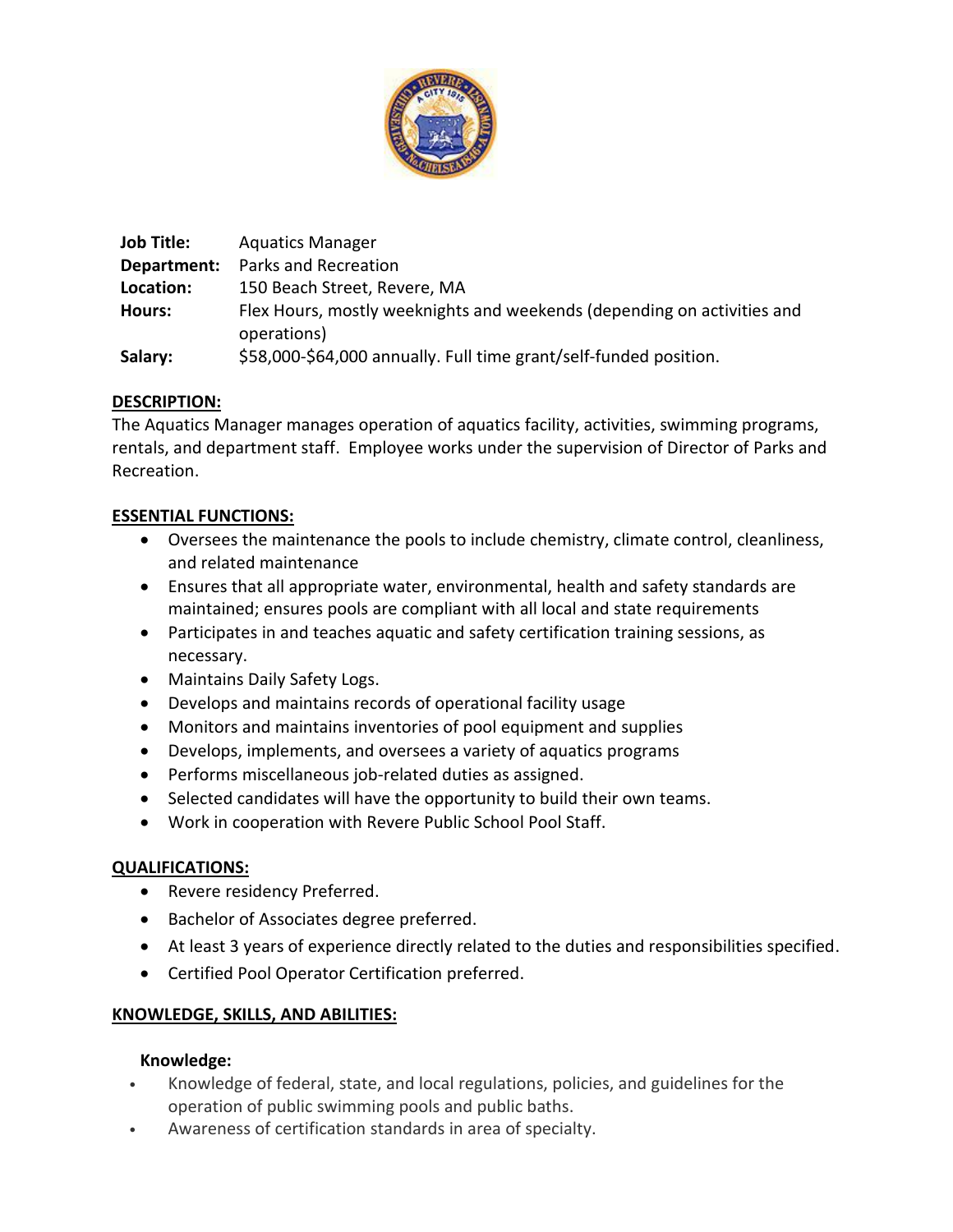- Knowledge of budget preparation, cost estimating, monitoring, and fiscal management principles, and procedures.
- Knowledge of supplies, equipment, and/or services ordering and inventory control.
- Knowledge of contract documents and specifications.
- Knowledge of customer service standards and procedures.
- Knowledge of optimal swimming pool water chemistry, temperature, and cleanliness standards.
- Knowledge of the principles and practices of operating a large, multi-pool aquatic facility.

# **Skills:**

- Skills in program planning and development.
- Skill in the use of personal computers and related software applications.
- Strong interpersonal and communication skills and the ability to work effectively with a wide range of constituencies in a diverse community.
- Records maintenance skills.

# **Abilities:**

- Ability to gather data, compile information, and prepare reports.
- Ability to make administrative/procedural decisions and judgments.
- Ability to recruit, train, and certify student lifeguards and others.
- Ability to communicate effectively, both orally and in writing.
- Ability to read, understand, follow, and enforce safety procedures.
- Ability to supervise and train employees, to include organizing, prioritizing, and scheduling work assignments.

## **PHYSICAL ENVIRONMENT:**

Work is primarily performed in an office/pool environment. The work involves sitting, standing, walking, and stooping. The employee may be required to lift objects such as files, boxes of papers, office supplies, and office equipment weighing up to 30 pounds.

# **DISCLAIMER**

The above statements are intended to describe the general nature and level of work being performed by people assigned to this classification. They are not to be construed as an exhaustive list of all responsibilities, duties, and skills required of the person so classified. All personnel may be required to perform duties outside of their normal responsibilities from time to time as needed.

The City of Revere is proud to be an Equal Opportunity Employer. We are committed to creating a diverse and inclusive environment. Therefore, qualified applicants will be considered regardless of their sex, race, age, religion, color, national origin, ancestry, physical or mental disability, genetic information, marital status, sexual orientation, gender identity, gender expression, military and veteran status, or another protected category.